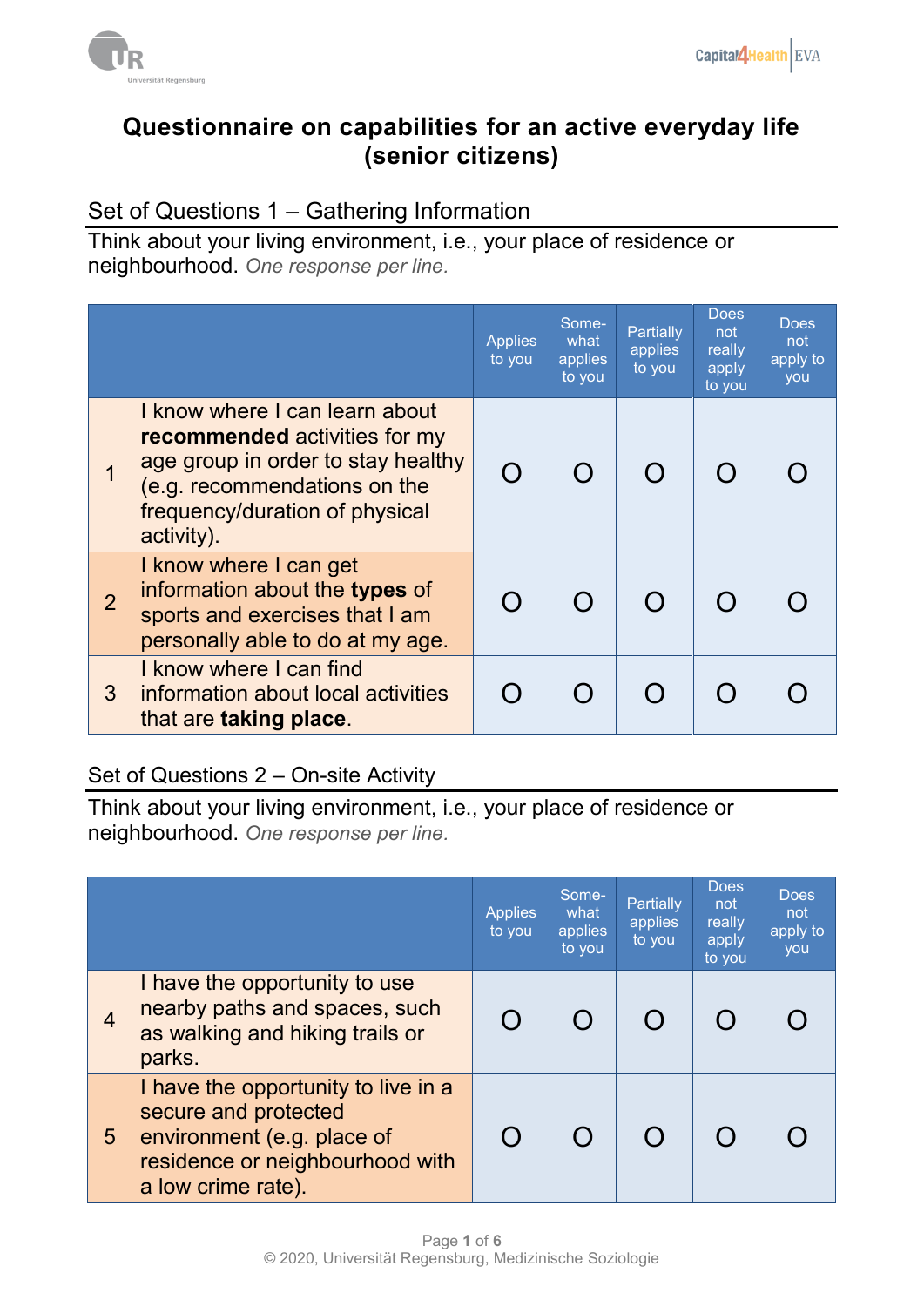

| 6              | I have the opportunity to exercise<br>in a barrier-free environment (e.g.<br>place of residence or<br>neighbourhood with low risk of<br>tripping or falling). |  |  |  |
|----------------|---------------------------------------------------------------------------------------------------------------------------------------------------------------|--|--|--|
| $\overline{7}$ | I have the opportunity to walk or<br>ride a bike to get from one place<br>to another.                                                                         |  |  |  |
| 8              | I have the opportunity to<br>participate in exercise and sports<br>classes (e.g. in teams, fitness<br>centres or VHS).                                        |  |  |  |
| 9              | Generally speaking, I can move<br>about in my neighbourhood if I<br>want to (e.g. riding a bike,<br>walking).                                                 |  |  |  |

## Set of Questions 3 – Social Support

The following questions pertain to your family, friends and acquaintances. *One response per line.*

|                                                                                                                            | Yes            | No             |
|----------------------------------------------------------------------------------------------------------------------------|----------------|----------------|
| The people in my social<br>environment (family, friends,<br>acquaintances) support my<br>choice to keep physically active. | Go to Question | Go to Question |

|                   |                                                                                                                                          | <b>Applies</b><br>to you | Some-<br>what<br>applies<br>to you | <b>Partially</b><br>applies<br>to you | <b>Does</b><br>not<br>really<br>apply<br>to you | <b>Does</b><br>not<br>apply to<br>you |
|-------------------|------------------------------------------------------------------------------------------------------------------------------------------|--------------------------|------------------------------------|---------------------------------------|-------------------------------------------------|---------------------------------------|
| $\vert$ 11        | I have family, friends,<br>acquaintances who exercise with<br>me.                                                                        | $\bigcap$                |                                    |                                       |                                                 |                                       |
| $12 \overline{ }$ | I can find suitable offerings or<br>opportunities that allow me and<br>my family, friends and<br>acquaintances to be active<br>together. |                          |                                    |                                       |                                                 |                                       |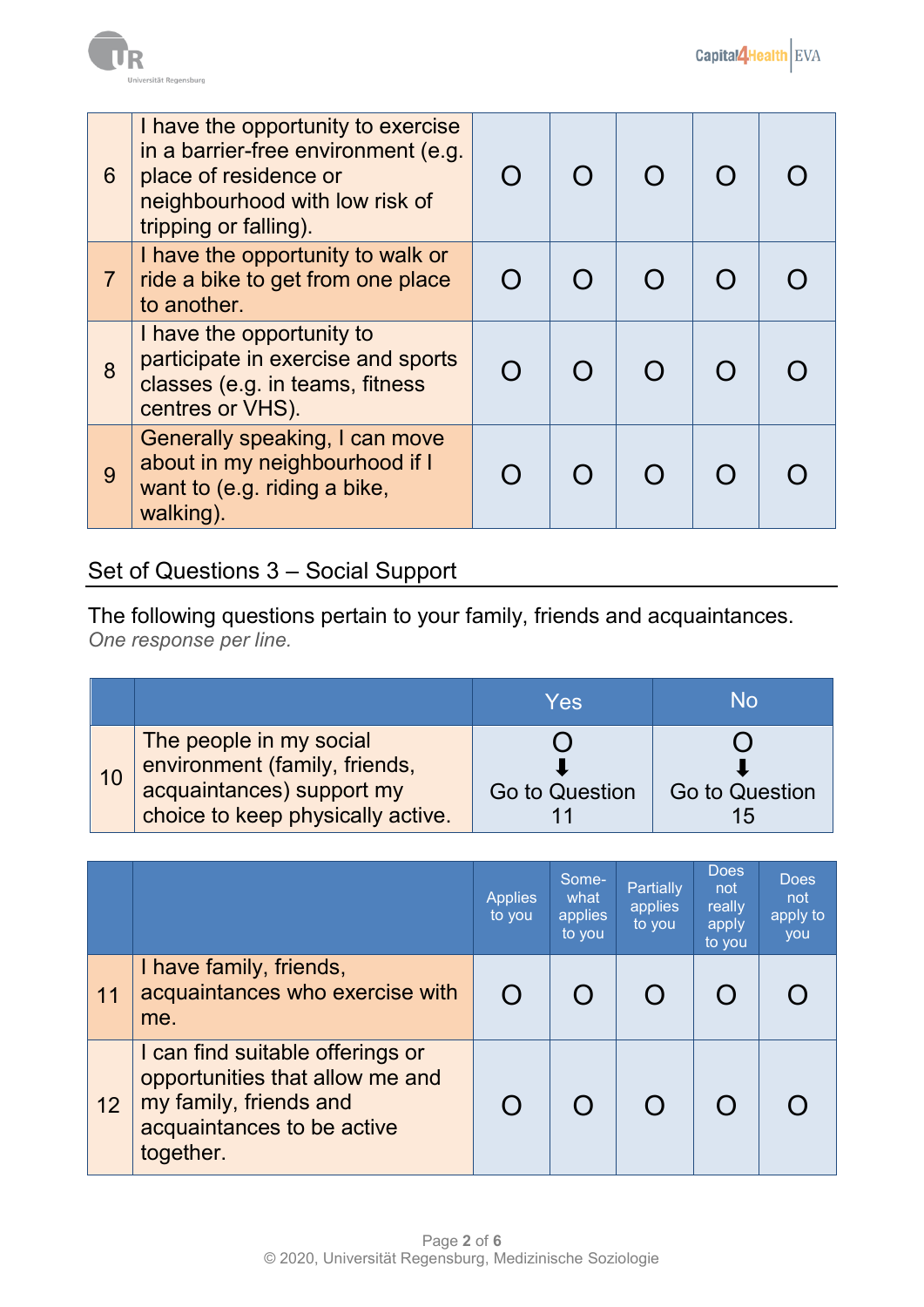

| 13 | I have family, friends and<br>acquaintances who motivate me<br>to get active.                                                                          |  |  |  |
|----|--------------------------------------------------------------------------------------------------------------------------------------------------------|--|--|--|
| 14 | If I want to, I have the opportunity<br>to disengage from activities with<br>my family, friends,<br>acquaintances, so that I have<br>time to exercise. |  |  |  |

|            |                                        | Yes            | No             |
|------------|----------------------------------------|----------------|----------------|
| $\vert$ 15 | I have everyday family<br>obligations. | Go to Question | Go to Question |

|    |                                                                                     | <b>Applies</b><br>to you | Some-<br>what<br>applies<br>to you | Partially<br>applies<br>to you | <b>Does</b><br>not<br>really<br>apply<br>to you | <b>Does</b><br>not<br>apply to<br><b>VOU</b> |
|----|-------------------------------------------------------------------------------------|--------------------------|------------------------------------|--------------------------------|-------------------------------------------------|----------------------------------------------|
| 16 | Despite family commitments, I<br>have the opportunity to keep<br>physically active. |                          |                                    |                                |                                                 |                                              |

|       |                                                  | Yes            | No             |
|-------|--------------------------------------------------|----------------|----------------|
| $-17$ | I pursue a professional /<br>volunteer activity. |                |                |
|       |                                                  | Go to Question | Go to Question |

|    |                                                                                                                                                              | <b>Applies</b><br>to you | Some-<br>what<br>applies<br>to you | <b>Partially</b><br>applies<br>to you | <b>Does</b><br>not<br>really<br>apply<br>to you | <b>Does</b><br>not<br>apply to<br>you |
|----|--------------------------------------------------------------------------------------------------------------------------------------------------------------|--------------------------|------------------------------------|---------------------------------------|-------------------------------------------------|---------------------------------------|
| 18 | Despite professional / volunteer<br>commitments, I have the<br>opportunity to keep physically<br>active to the desired extent.                               |                          |                                    |                                       |                                                 |                                       |
| 19 | I have the opportunity to keep<br>active during my professional /<br>volunteer activities (e.g.<br>delivering church magazines) as<br>often as I would like. |                          |                                    |                                       |                                                 |                                       |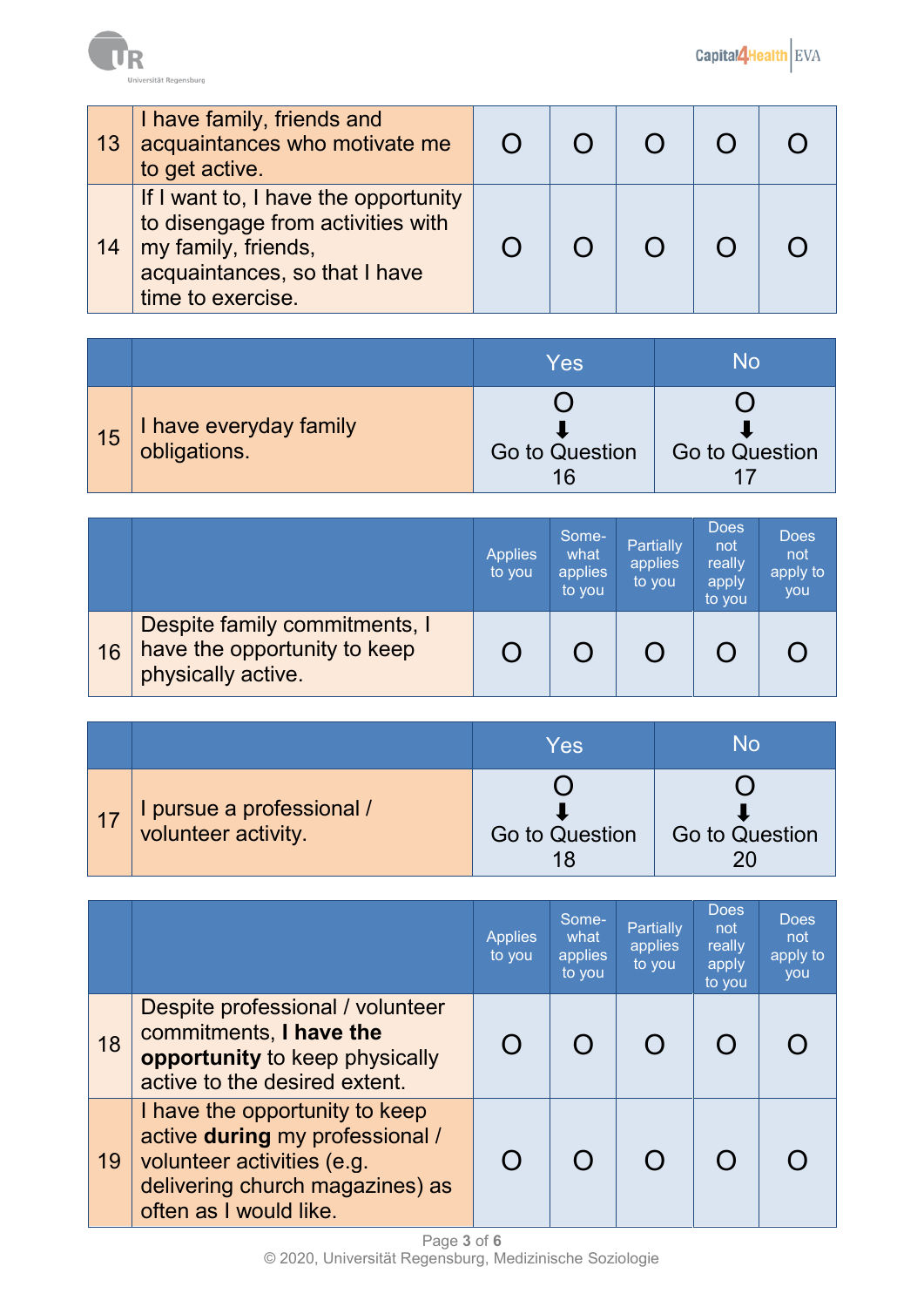

## Set of Questions 4 – Everyday Physical Activity

# How would you describe the following areas in your everyday life?

*One response per line.*

|    |                                                                                                                          | <b>Applies</b><br>to you | Some-<br>what<br>applies<br>to you | <b>Partially</b><br>applies<br>to you | <b>Does</b><br>not<br>really<br>apply<br>to you | Does<br>not<br>apply to<br>you |
|----|--------------------------------------------------------------------------------------------------------------------------|--------------------------|------------------------------------|---------------------------------------|-------------------------------------------------|--------------------------------|
| 20 | I think that regular exercise is<br>good for my health.                                                                  |                          | $\bigcap$                          |                                       | $\bigcap$                                       |                                |
| 21 | Due to my state of health, it is<br>difficult for me to exercise.                                                        |                          | $\Omega$                           |                                       | $\bigcap$                                       |                                |
| 22 | I have the opportunity to exercise<br>in my everyday life to the desired<br>extent.                                      |                          | $\Omega$                           |                                       | $\bigcap$                                       |                                |
| 23 | I have money that I can spend on<br>physical activities (e.g. for course<br>fees, sportswear).                           | $\Omega$                 |                                    |                                       | $\cap$                                          |                                |
| 24 | I can plan my free time according<br>to my needs.                                                                        | $\bigcap$                | $\cap$                             |                                       | $\bigcap$                                       |                                |
| 25 | I have the opportunity to exercise<br>at home (e.g. in the form of<br>house and garden work, and<br>movement exercises). |                          |                                    |                                       |                                                 |                                |

|    |                                                                                                                                                                            | Yes            | No                   |
|----|----------------------------------------------------------------------------------------------------------------------------------------------------------------------------|----------------|----------------------|
| 26 | During the last 12 months, have<br>you experienced any changes,<br>such as moving to a new home,<br>career change, retirement,<br>change in family circumstances,<br>etc.? | Go to Question | Go to Question<br>29 |

|                 |                                                                                                | <b>Applies</b><br>to you | Some-<br>what<br>applies<br>to you | Partially<br>applies<br>to you | <b>Does</b><br>not<br>really<br>apply<br>to you | <b>Does</b><br>not<br>apply to<br>you |
|-----------------|------------------------------------------------------------------------------------------------|--------------------------|------------------------------------|--------------------------------|-------------------------------------------------|---------------------------------------|
| $\overline{27}$ | Did this change affect your ability<br>to maintain your desired level of<br>physical activity? |                          |                                    |                                |                                                 |                                       |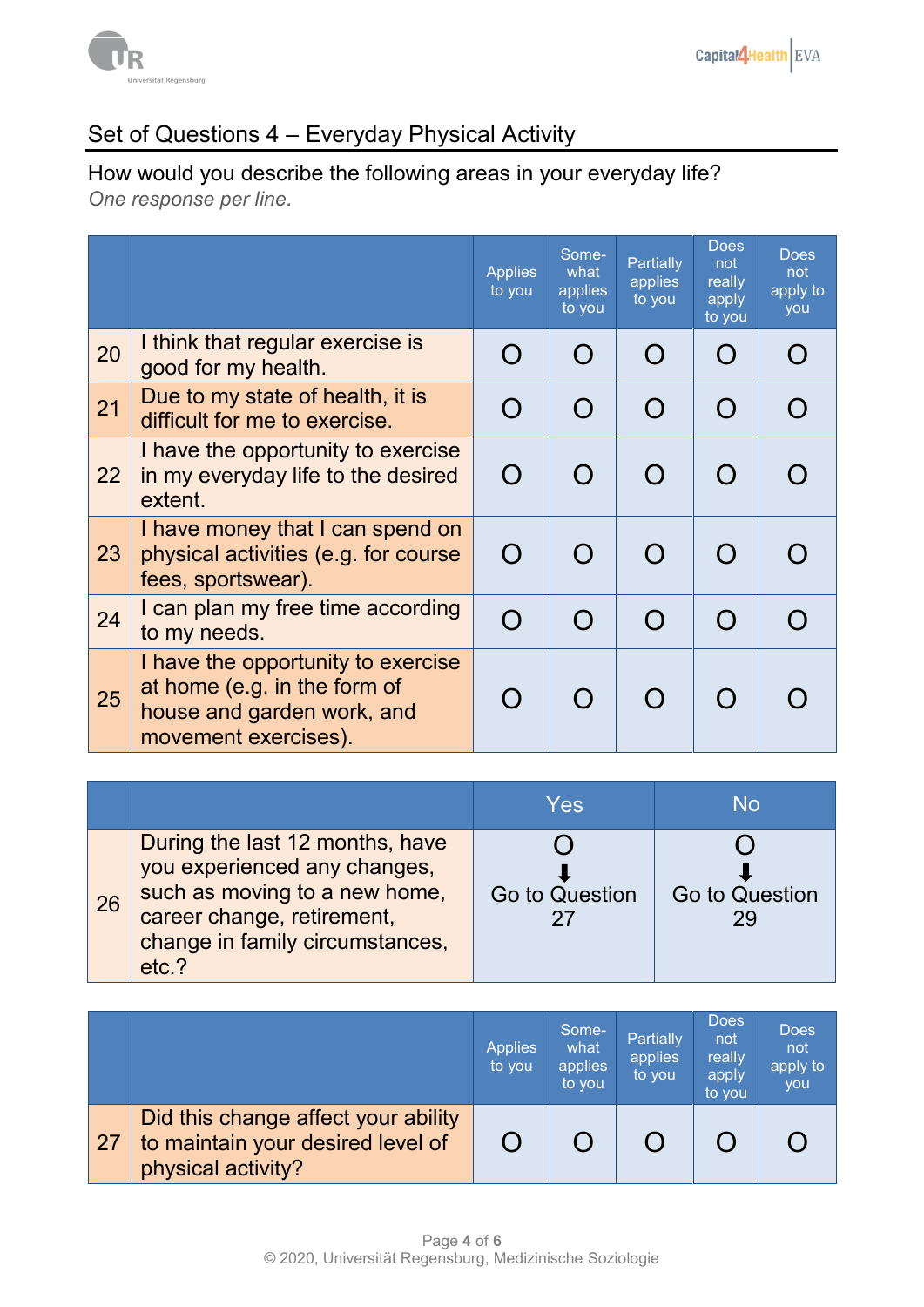

|    |                                                                                                    | <b>Positive</b> | Unchanged | <b>Negative</b> |
|----|----------------------------------------------------------------------------------------------------|-----------------|-----------|-----------------|
| 28 | How did this change affect your<br>ability to maintain your desired<br>level of physical activity? |                 |           |                 |

### Set of Questions 5 – Personal Data

|    | <b>Physical Activity</b>                                                                                                                                       |                       |
|----|----------------------------------------------------------------------------------------------------------------------------------------------------------------|-----------------------|
| 29 | In an average week, how many days do you engage<br>in moderate physical activity, which increases your<br>breathing and pulse, such as brisk walking, riding a | Number of<br>days:    |
|    | bike, swimming, etc. that lasts at least ten minutes?                                                                                                          | never                 |
| 30 | In an average week, how many days do you walk on<br>foot or ride a bike, in order to get from one place to                                                     | Number of<br>days:    |
|    | another, lasting at least ten minutes?                                                                                                                         | never                 |
|    |                                                                                                                                                                | Number of<br>hours:   |
| 31 | On an average day, how many hours do you spend<br>sitting or resting (excluding sleep)?                                                                        | $\Box$ 1-3 $\Box$ 4-6 |
|    |                                                                                                                                                                | $\Box$ 7–9 $\Box$ >10 |

|    |                                                                              | <b>Applies</b><br>to you | Some-<br>what<br>applies<br>to you | <b>Partially</b><br>applies<br>to you | Does<br>not<br>really<br>apply<br>to you | <b>Does</b><br>not<br>apply to<br>you |
|----|------------------------------------------------------------------------------|--------------------------|------------------------------------|---------------------------------------|------------------------------------------|---------------------------------------|
| 32 | I can freely move around without<br>assistance (e.g. walker,<br>wheelchair). |                          |                                    |                                       |                                          |                                       |

|    |                                                     | Very<br>well | Well | Partially<br>applies<br>to you | Poorly | Verv<br>poorly |
|----|-----------------------------------------------------|--------------|------|--------------------------------|--------|----------------|
| 33 | How would you rate your general<br>state of health? |              |      |                                |        |                |

| 34 Country of birth: |        |
|----------------------|--------|
| Germany              | Other: |